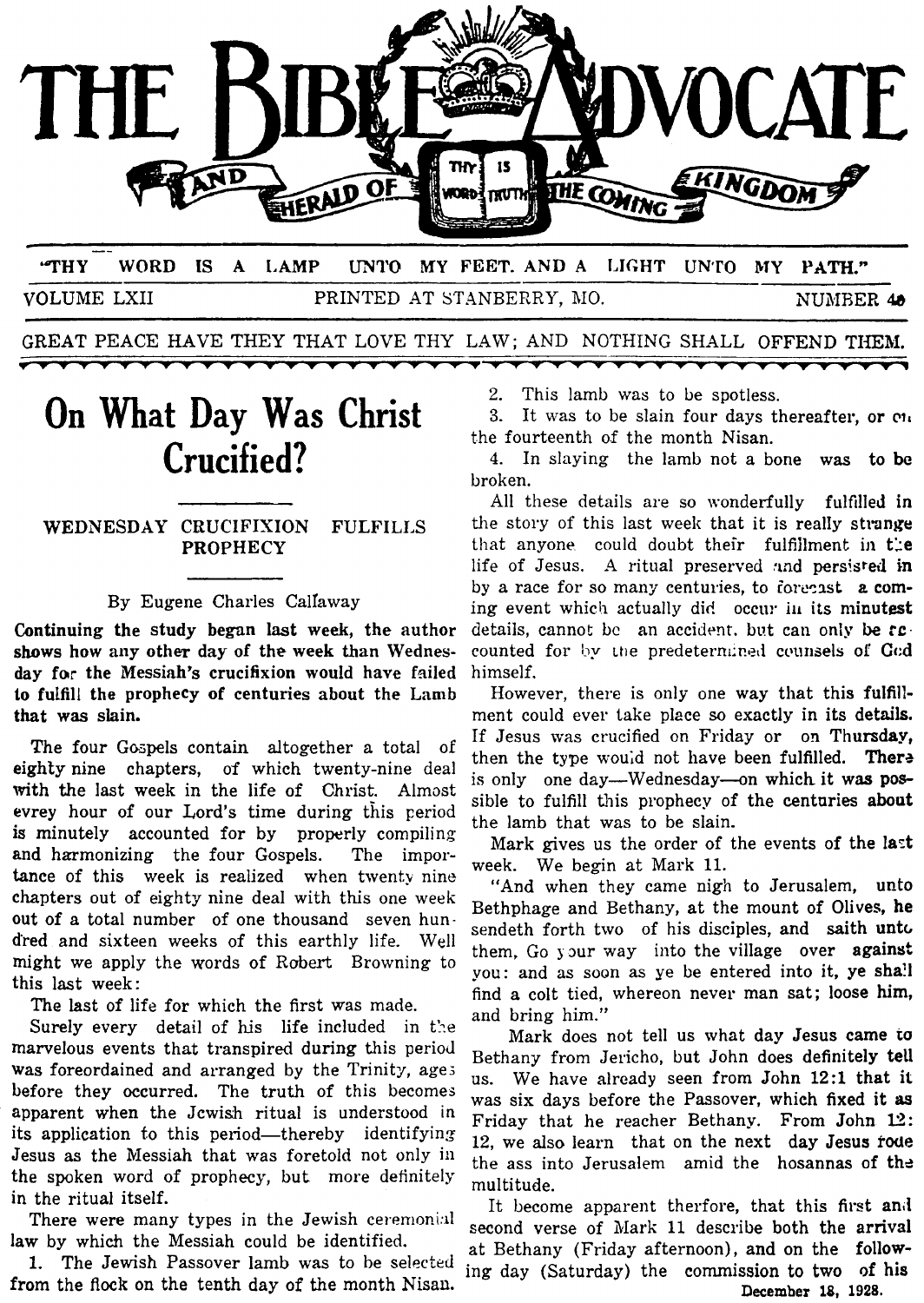**Catholics** arid the Catholic church will be conducted **by** the National Council of Catholic men and affiliated organizations.

Resolutions for such a campaign was adopted by the council last night at the final session of its annual convention here.

-Selected by **Mrs. A. B.** Robison.

#### **MOST** POWERFUL ENGINE

Giant Locomotive Being Built **for** Mountain **Use.** 

NEW YORK, Nov. 29.—The most powerful steam locomotive is being built. It will be able to pull a train two miles long on a level track, but is designed primarily to draw Northern Pacific trains over the mountain grades. It will be 175 feet long and will use 20 tons of coal and 14,400 gallons of water hourly.

#### **STATISTICS ON TOBACCO**

**I** know of your efforts to stamp out the use **OF**  tobacco among the church members of your denomination, and I have some interesting thoughts to give.<br>An advertisement for one brand of cigarettes : Next to the salvation of one's soul, sound, vigorous

An advertisement for one brand of cigarettes,  $\vdots$ . **e.** The Chesterfield, appeared not long ago in a local bodily health surely is the most necessary and the nancy The figures are stounding! The advertise, most valuable treasure a man can achieve in this paper. The figures are stounding! The advertise-  $\frac{\text{most}}{\text{mont}}$  is self explanatory. Accorting the price of world. ment is self explanatory. Accepting the price of **this** brand as the basis of CaIculation, (20) cigar- The body is the temple of the Holy Spirit. It ettes for (15 cents) fifteen cents, consider the should be kept clean, sound and healthy. Unless one money burned up, by Chesterfield admission! is really fit physically he is not in position to render

900 Chesterfields are lighted. Six dollars and sev- Unless the body is fit and vigorously healthy, the enty-five cents going up in smoke. mind is slowed down, energy lags, vitality is sluggish, Every second, that is, each time the clock ticks efficient service in the Lord's work.

is it not dear Sabbath keeper? Just stop then and one can be happy, except in health. No one can listen to your clock tick just a few times. If you really enjoy living except in health. Good health is count *off* ten ticks it only takes long enough to draw a treasure more precious than the world's **most**  in your breath once and exhale it-it means not collossal fortune. \$6.75, but **\$67.50!** Think of the tracts that Very, very few are really vigorously healthy.

By the same token:

|                                                          | and energ   |
|----------------------------------------------------------|-------------|
|                                                          | Followi     |
|                                                          | which, if : |
| This is only one of the popular brands. Think vigor of a |             |
|                                                          |             |

of the other brands equally as popular, and which enjoy just as much demand.

**now** thank **God,** I don't. Delivered! How wonderful to be free from the habit, and to find that I am in money. You simply pay the cost in added effort. having far more happiness by devoting that money to more sensible and useful things. When I see If you will adopt these rules and stick rigidly to one in dire need and **am** able to devote even a little help the cause, I get a tingle of joy cigarettes never gave me. I myself smoked for about seventeen years, but I

To anyone fighting the habit goes **my** sympathy, because it is an insidiously, appealing evil, undermining the will power and degenerating the appetite, and it sometimes requires a heart rendering struggle to break its hold, but the joy of conquering will be in direct proportion to the intensity of the struggle--and Jesus our example gave up more than cigarettes for us.

Are we as followers of the Lamb, going to give up harmful, injurius, unclean and revolting tobacco for Him?

Yours in Jesus,' name

John E. Bailey

# **Ten Simple Rules That Lead To Health**

Herber W. Armstrong.

Now, that is a whole lot of money to some of us. and accomplishment is greatly handicapped. No really enjoy living except in health. Good health is

much money would distribute in readers hands. You may not be actually sick or in pain-you may have no specific disease or disorder-and yet fall far short of that state of real bodily power and vigor and energy which is everyone's right.

Following are ten simple common-sense rules which, if followed will increase the bodily and mental This is only one of the popular brands. Think vigor of any person by 100 percent. If you have thought you were enjoying perfect health, try these ten simple rules for a brief 30 day test. The result will amaze you. You will feel like a new person.

> Vigorous, energetic health costs very little, if **any**  The results are worth many times the effort.

> them, you can guarantee yourself at least ten years longer life-accidents barred.

Especilly the rule pertaining to daily rub-downs,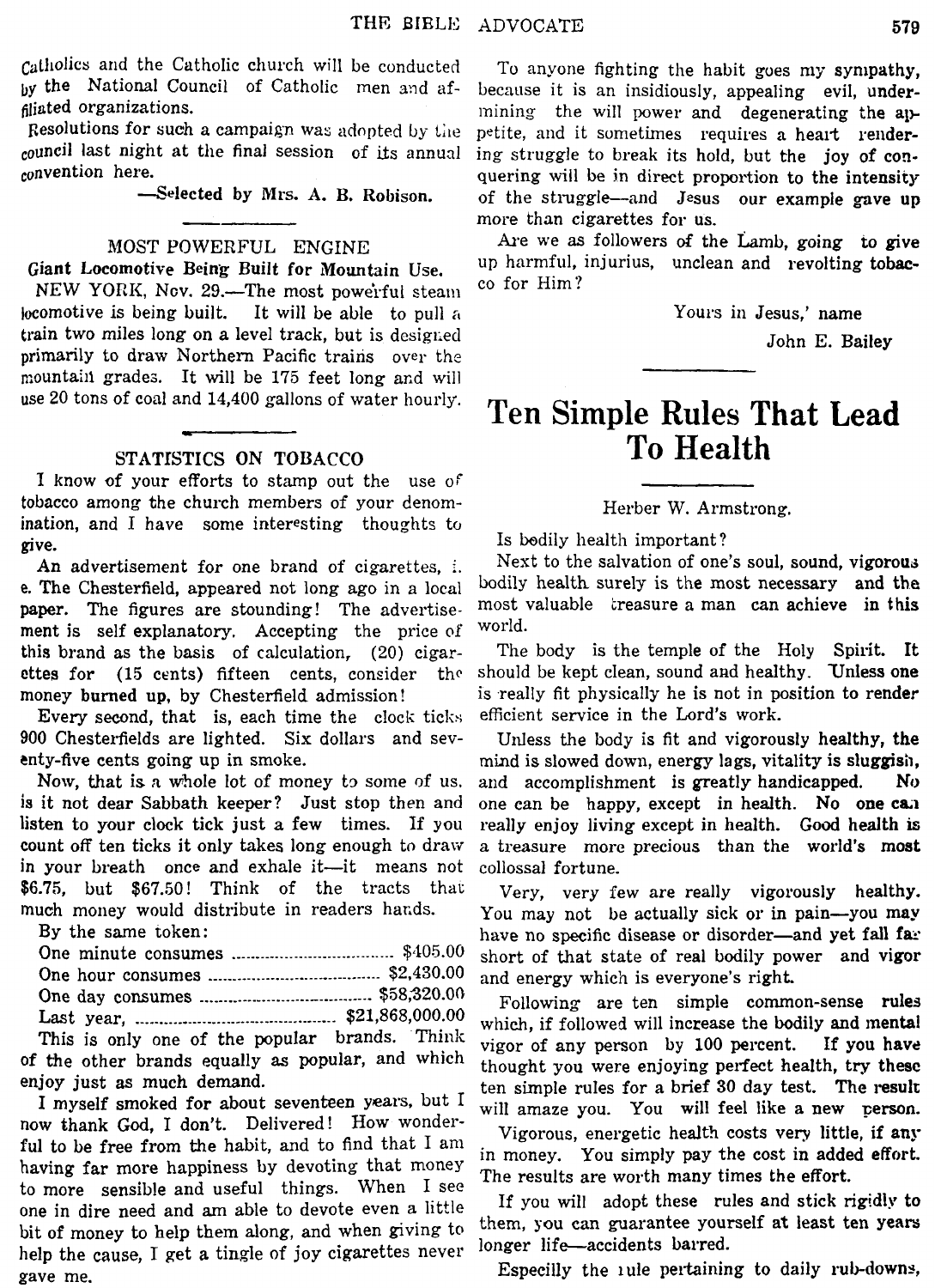will prove a guarantee for longer life. The physical trainer who was in charge of the physical condition of Ex-President Taft conducted a nationwide investigation to learn the secret of long life. He interviewd and extensively questioned every person he could reach who had attained the age of 100 years. He sought the secret of living to be a hundred, if there was any one secret. The result of this research amazed him. Some attributed their long life to the fact they never had smoked, but, others had been smokers. Some to the fact they were vegetarians, but others attained 100 while eating meat. Practically every one of them gave different reasons to which they, themselves, attributed their long life. But the physical trainer was surprised to find that there was only one thing which all in common had practiced, and to which virtually ncne of them gave any credit-every single one of them had habitually taken daily rub-downs. The importance of the regular daily rub down cannot be over emphasized. This does two things of paramount importance. First it' invigorates the cells, and second it stimulates blood circulation.

If you can have the strength of will and the determination to put these rules into daily practice, and keep them up, you feel better, not only but wid have a keener mind, clearer vision, and greater capacity both mentally and physically.

## Here Are Ten Rules

1. Sleep-Be sure of good ventilation--PLENTY OF FRESH AIR in the bed-room all night, winter and summer. I know people who still follow the o:d injurious fallacy of shutting up all the windows and doors tight at night. They are afraid they will take cold if they let in any fresh air. They could not be farther from the truth, as any doctor or physician will testify. Those **who** sleep with windows wide open seldom have colds. Fresh air is FREE-and nothing is more vital to nealtii, but avoid drafts striking you.

Sleep on the side and never flat on the back, whicli overheats the spine and often leads to serious conditions. If possible sleep alone.

**2.** Arise-Get right out of bed the instant you awaken. Do not lie in bed, or turn over for a second sleep, no matter how tired or dragged down you feel. A second sleep dulls the mind.

**3.** Bath and rub-down-Take a regu'ar morning shower bath if possible, making it short and snappy, ending with a vigorous rub-down. If no shower is available, take a tub bath at least two  $\circ$ : three times a week. End with cold water, especially in cold weather. This closes the pores and prevents chilling and taking cold.

**4.** If no shower is available, take a vigorous rub-

a turkish or bath towel, or massage brush. Begin at wiists and feet massaging vigorously toward the heart. If the room is cold, just apply a little **more**  energy—the vigorous rubbing will keep you warm. 4. Head rub and shampoo—Before leaving the bedroom massage and rub the scalp vigorously with tips of fingers, suitable stiff bristle brush, or e!ectric vibrator. This stimulates new circulation thru the scalp, makes the brain more active, and is the **be f**  guarantee there is against baldness. Shampoo the hair at least every two or three weeks. Be sure *to*  use neutral, mild soap (imported castile is best), and rinse thoroughly.

5. Water-Immediately after breakfast, drink one or two full glassess of water. Start in with whatever you can drink, increasing it till you are able to take one or two full glasses. Soon you will crave it. Drink about twice as much water through the day as you have been accustomed to doing, if you **arc?**  an average individual. This morning glass of water is very important.

**6.** Breakfast-Avoid too heavy a breakfast. **If**  you eat pancakes, eat but few. Do not eat too many eggs, and never more than two or three times in a week. Eggs are good food, but too many produce a sluggish liver. Avoid soggy, heavy foods. Eat some fruit if possible—especially grape fruit, oranges etc.

**7.** Food-In the main, simply eat what you find agrees with you-but be sure to get a reasonable amount of fruits, and leafy-vegetables (lettuce, raw cabbage, spinach etc.,) and milk, every day. Avoid meals loaded with meat, potatoes, beans, corn, etc., unless balanced with leafy vegetables and fruits.

For health's sake eat very little or none of the meats called "unclean" and forbidden under the Old Testament Mosaic law. Above all, eat slowly, **and**  CHEW THOROUGHLY before swallowing. Avoid over eating. Most people eat twice what they should.

8. Elimination-Nothing is more vital to health than habitual regularity of elimination. Constipation is nothing but the penalty of lack of regularity. Pills will never **CURE** constipation. Nothing but the re-estabishment of regularity of habit will **cure**  it. For those suffering from this, I would **advise**  resorting to divine healing—but be sure you deserve it by re-establishment of regular habits, **pre**ferably at **a** set time of day. *Also* regulate diet to aid this.

**down** in the ledroom daily or twice daily, using are completely full. Exhale through mouth, till 9. Breathing-At least three times during the day-preferably bed time, rising time and one during the day- go outdoors, or open all the windows and doors in the house, stand erect, chest out and shoulders back, and BREATH DEEPLY several times. Inhale slowly through **the** nose, till lungs